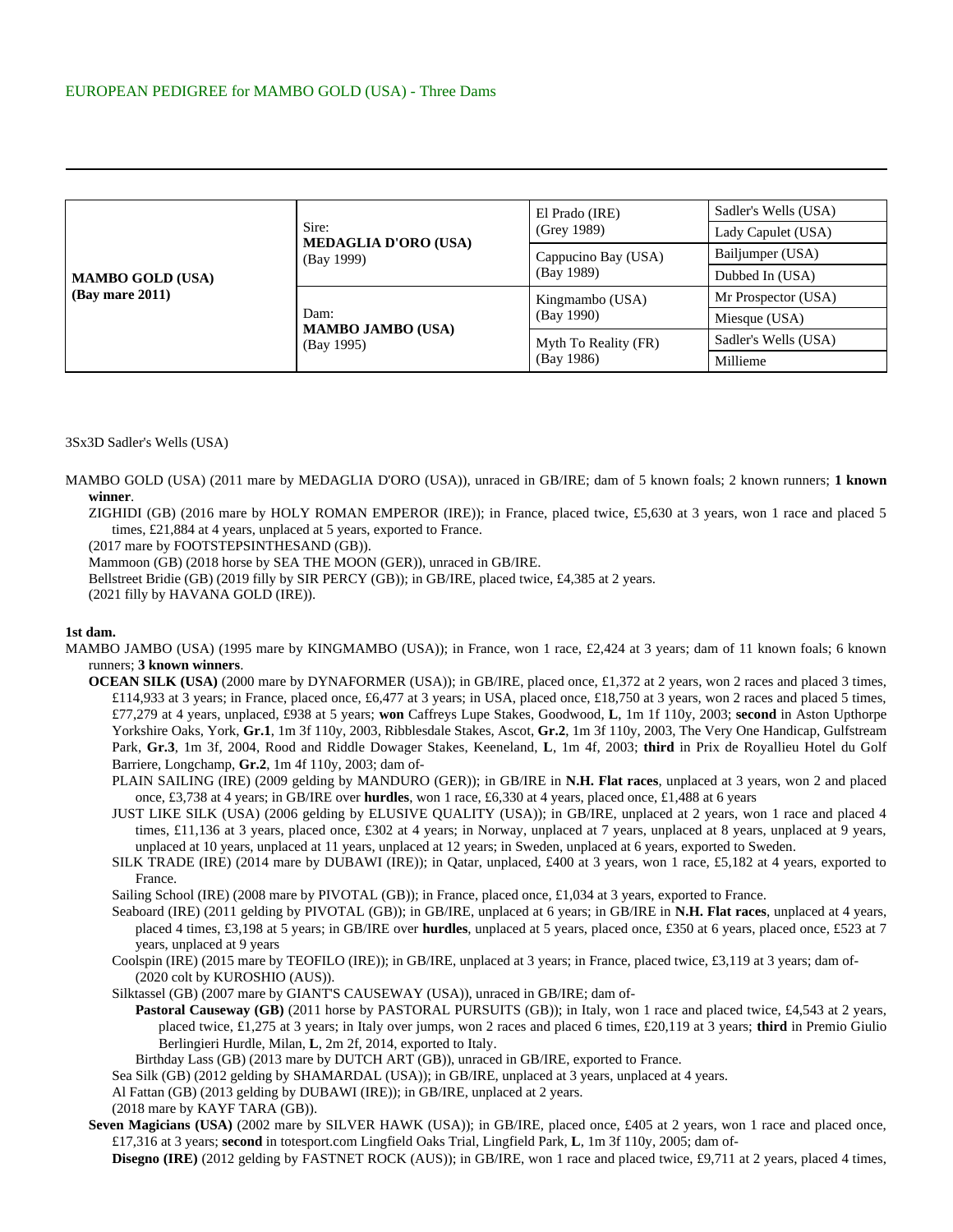£34,886 at 3 years; in Hong Kong, unplaced at 3 years, placed twice, £39,601 at 4 years, won 1 race and placed twice, £171,889 at 5 years; **second** in Titanic Belfast Winkfield Stakes, Ascot, **L**, 7f, 2014, Betfair Dee Stakes, Chester, **L**, 1m 2f, 2015; **third** in Neptune Investment Gordon Stakes, Goodwood, **Gr.3**, 1m 3f 110y, 2015, Feilden Stakes, Newmarket, **L**, 1m 1f, 2015, exported to Hong Kong

**Psychometry (FR)** (2011 mare by DANEHILL DANCER (IRE)); in GB/IRE, won 1 race and placed twice, £6,184 at 2 years, placed twice, £7,884 at 3 years; **third** in Bibendum Height of Fashion Stakes, Goodwood, **L**, 1m 1f 110y, 2014; dam of-

**Moai (FR)** (2018 gelding by SHOWCASING (GB)); in France, unplaced, £2,102 at 2 years, won 2 races and placed twice, £48,929 at 3 years; **third** in Prix Paul de Moussac, Chantilly, **Gr.3**, 7f 210y, 2021, exported to France

- THEMAXWECAN (IRE) (2016 gelding by MAXIOS (GB)); in GB/IRE, won 1 race, £3,752 at 2 years, won 3 races and placed 3 times, £62,277 at 3 years, placed once, £9,590 at 4 years, won 2 races and placed twice, £59,236 at 5 years.
- MARS LANDING (IRE) (2017 gelding by DARK ANGEL (IRE)); in GB/IRE, placed once, £2,310 at 2 years, placed 4 times, £4,563 at 3 years, won 1 race and placed twice, £8,131 at 4 years; in Bahrain, won 3 races and placed once, £62,078 at 4 years, exported to Bahrain.

Lake Nakuru (IRE) (2019 filly by SIYOUNI (FR)), unraced in GB/IRE, exported to France.

- (2020 filly by ROARING LION (USA)).
- (2021 filly by ULYSSES (IRE)).
- KING'S VOW (FR) (2016 gelding by FRANKEL (GB)); in GB/IRE, won 1 race and placed once, £7,855 at 2 years, won 1 race and placed 3 times, £25,152 at 3 years, won 2 races, £17,819 at 4 years, unplaced at 5 years; in GB/IRE over **hurdles**, placed once, £915 at 4 years, placed once, £991 at 5 years.
- MAGICIAN'S CAPE (IRE) (2007 horse by MONTJEU (IRE)); in GB/IRE, won 1 race and placed once, £4,332 at 2 years, unplaced at 3 years; in Spain, unplaced at 3 years, placed twice, £3,621 at 4 years, unplaced at 6 years, unplaced at 7 years, exported to Spain.

Ataraxis (FR) (2010 gelding by NAYEF (USA)); in GB/IRE, placed once, £403 at 3 years; in France, placed once, £3,250 at 4 years, unplaced, £543 at 5 years, exported to France.

- Stage of Being (GB) (2015 horse by DANSILI (GB)); in Hungary, unplaced at 3 years, placed once, £263 at 4 years, exported to France. Set Dreams (FR) (2009 mare by GALILEO (IRE)); in France, unplaced at 3 years; dam of-
	- **SKYMAX (GER)** (2016 gelding by MAXIOS (GB)); in GB/IRE, won 1 race and placed twice, £26,777 at 2 years, won 1 race and placed twice, £15,872 at 3 years, unplaced at 4 years; in Australia, won 2 races, £61,809 at 4 years, unplaced, £10,730 at 5 years; **won** Australia Day Cup, Warwick Farm, **L**, 1m 3f 205y, 2021, exported to Australia.

Brinicle (IRE) (2014 mare by NAYEF (USA)); in GB/IRE, placed once, £471 at 2 years.

S'Tikva (GER) (2015 mare by ARAKAN (USA)); in France, unplaced, £470 at 2 years.

Shakar (GER) (2019 colt by MAXIOS (GB)), unraced in GB/IRE.

(2020 filly by MAXIOS (GB)), exported to Germany.

(2021 filly by MASTERCRAFTSMAN (IRE)).

Relaxez Vous (IRE) (2014 mare by RAVEN'S PASS (USA)), unraced in GB/IRE; dam of-

Zaralion (GB) (2018 gelding by THE LAST LION (IRE)); in GB/IRE, unplaced, £385 at 2 years, unplaced at 3 years.

Chiseled (GB) (2019 colt by ADAAY (IRE)), unraced in GB/IRE.

(2020 colt by ARDAD (IRE)).

(2021 colt by DUE DILIGENCE (USA)).

Duc de Toul (FR) (2017 horse by LE HAVRE (IRE)), unraced in GB/IRE.

La Forza (GB) (2018 gelding by SHALAA (IRE)); in GB/IRE, unplaced at 2 years, unplaced, £900 at 3 years.

(2020 colt by HAVANA GREY (GB)).

(2021 colt by MEHMAS (IRE)).

MAMBO HALO (USA) (2001 mare by SOUTHERN HALO (USA)); in Argentina, won 1 race, £1,763 at 2 years; dam of-

- **EARL OF LEITRIM (IRE)** (2008 gelding by JOHANNESBURG (USA)); in GB/IRE, won 2 races, £18,377 at 2 years; in Hong Kong, placed 4 times, £38,570 at 4 years; **won** thebettingsite.com Doncaster Stakes, Doncaster, **L**, 6f, 2010, exported to Hong Kong
	- MAMBO RHYTHM (GB) (2011 mare by AUTHORIZED (IRE)); in GB/IRE, placed once, £1,251 at 2 years, won 2 races and placed 4 times, £15,260 at 3 years, placed twice, £1,324 at 4 years, exported to Germany; dam of-

MESMERIC (GER) (2017 gelding by CASAMENTO (IRE)); in GB/IRE, won 1 race and placed once, £6,228 at 3 years; in GB/IRE over **hurdles**, unplaced at 3 years.

Magic Rhythm (GER) (2018 gelding by LORD OF ENGLAND (GER)); in France, unplaced at 3 years; in Germany, unplaced, £407 at 3 years.

Moepp (GER) (2019 colt by LORD OF ENGLAND (GER)); in Germany, unplaced at 2 years.

(2020 colt by AREION (GER)).

MAMBO PARADISE (GB) (2012 mare by MAKFI (GB)); in GB/IRE, won 1 race, £4,978 at 2 years, won 3 races and placed 3 times, £46,931 at 3 years, unplaced at 4 years; dam of-

Paradise Melody (IRE) (2018 mare by HELMET (AUS)), unraced in GB/IRE, exported to Germany.

Mambo Beauty (IRE) (2019 filly by NO NAY NEVER (USA)); in GB/IRE, unplaced, £1,268 at 2 years.

- (2020 filly by HOLY ROMAN EMPEROR (IRE)).
- CACHAO (GB) (2013 horse by NEW APPROACH (IRE)); in GB/IRE, unplaced at 2 years, placed twice, £1,732 at 3 years; in United Arab Emirates, placed once, £3,049 at 3 years, won 1 race and placed twice, £19,822 at 4 years, won 2 races and placed once, £41,701 at 5 years, placed 3 times, £20,819 at 6 years, won 1 race and placed once, £17,803 at 7 years, unplaced at 8 years, exported to United Arab Emirates.
- MAMBO DANCER (GB) (2014 gelding by SO YOU THINK (NZ)); in GB/IRE, unplaced at 2 years, placed 4 times, £3,484 at 3 years, won 3 races and placed 7 times, £24,638 at 4 years; in GB/IRE over **hurdles**, unplaced at 5 years.
- CUBAN DANCER (GB) (2018 gelding by TORONADO (IRE)); in GB/IRE, placed once, £1,300 at 2 years, won 2 races and placed twice, £13,938 at 3 years.

Cape Rainbow (GB) (2009 gelding by CAPE CROSS (IRE)); in GB/IRE, placed once, £577 at 2 years, placed once, £481 at 3 years. Southern Dancer (GB) (2017 gelding by CABLE BAY (IRE)); in GB/IRE, placed once, £1,154 at 2 years, unplaced at 3 years, exported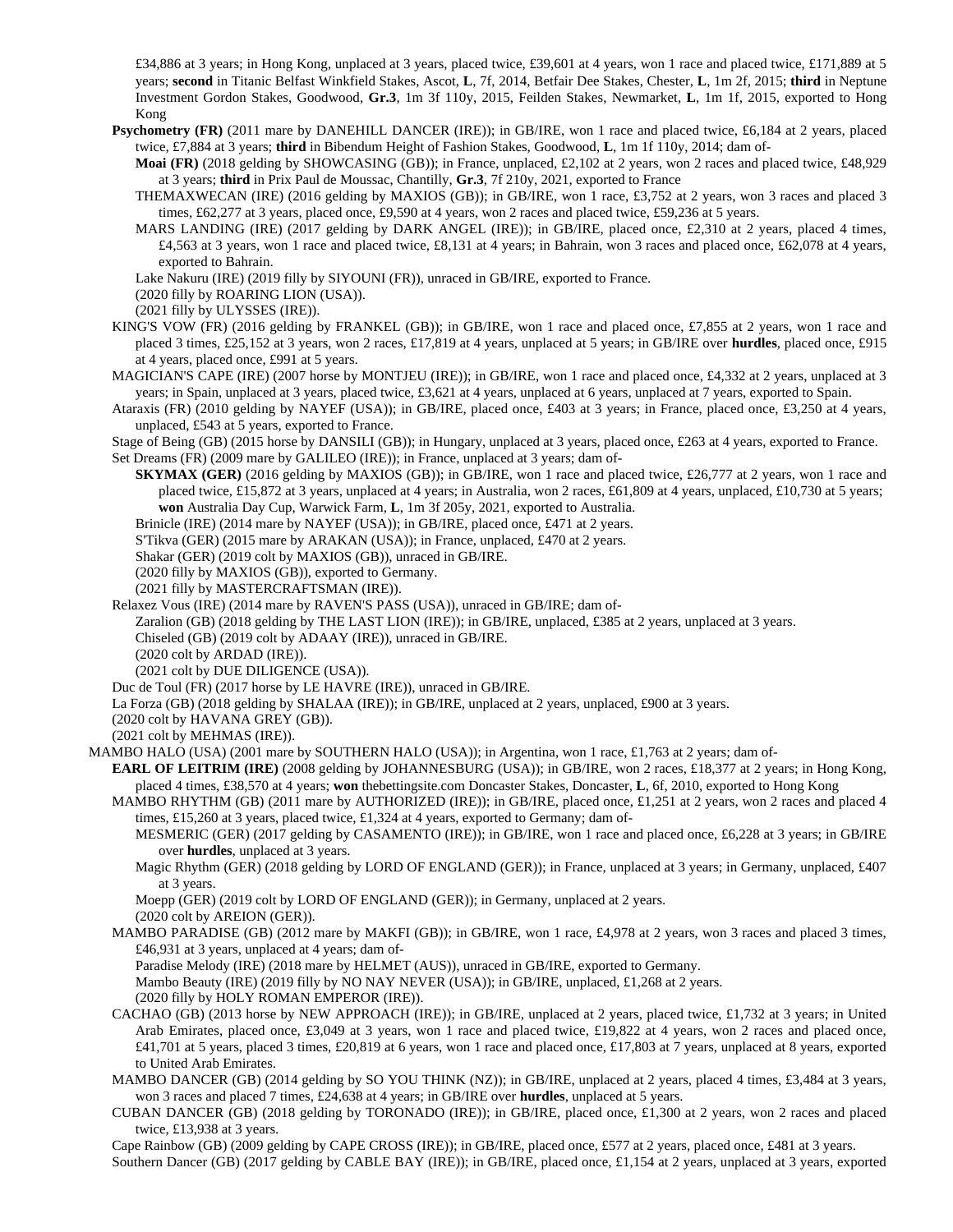to Kuwait.

Another Character (USA) (2007 horse by GIANT'S CAUSEWAY (USA)); in GB/IRE, unplaced at 2 years, unplaced at 3 years.

Allied (GB) (2015 gelding by DAWN APPROACH (IRE)); in GB/IRE, unplaced at 2 years, unplaced at 3 years, exported to Kuwait.

Straightrazorblade (USA) (2003 horse by BELONG TO ME (USA)); in USA, placed once, £3,130 at 7 years.

Pink Topaz (USA) (2004 mare by TIZNOW (USA)); in France, unplaced at 3 years, exported to France; dam of-

- TERRA FINA (GB) (2012 mare by AMERICAN POST (GB)); in France, won 1 race and placed 4 times, £14,833 at 2 years, won 1 race and placed 3 times, £17,441 at 3 years, won 3 races and placed 6 times, £22,794 at 4 years, unplaced at 5 years, exported to France; dam of-
	- AMERICAN CHARLIE (FR) (2019 colt by MYBOYCHARLIE (IRE)); in Czech Republic, won 1 race and placed twice, £1,904 at 2 years.
	- Theonlywayiswessex (FR) (2018 gelding by MAXIOS (GB)); in GB/IRE, unplaced, £431 at 3 years; in GB/IRE over **hurdles**, unplaced, £546 at 3 years.

Artaios (FR) (2020 colt by RECOLETOS (FR)), unraced in GB/IRE.

(2021 colt by CLOTH OF STARS (IRE)).

- Divine Elusive (FR) (2010 mare by ELUSIVE CITY (USA)); in France, unplaced at 3 years, placed 3 times, £3,458 at 4 years; dam of-Divine Youm (FR) (2016 mare by YOUMZAIN (IRE)); in France, placed once, £1,416 at 2 years.
	- Divine Sensation (FR) (2018 mare by ANODIN (IRE)); in France, unplaced at 2 years, unplaced at 3 years.
- Happy Ring House (IRE) (2009 gelding by MUHTATHIR (GB)); in GB/IRE over **hurdles**, unplaced at 8 years, unplaced at 9 years; in GB/IRE over **fences**, unplaced at 7 years; in GB/IRE in **point-to-points**, unplaced at 5 years, placed twice at 6 years, won 1 race and placed 3 times at 7 years.

Mya Mima (FR) (2011 mare by SIR PERCY (GB)), unraced in GB/IRE; dam of-

(2018 mare by AFFINISEA (IRE)).

(2019 filly by VALIRANN (FR)).

Imperial Topaz (FR) (2013 mare by DUTCH ART (GB)), unraced in GB/IRE; dam of-

- SPACE ACE (FR) (2017 mare by THE WOW SIGNAL (IRE)); in GB/IRE, won 1 race and placed 6 times, £7,575 at 2 years; in France, placed twice, £11,971 at 3 years, unplaced, £670 at 4 years, exported to France.
- LANDARYNA (FR) (2018 mare by DARIYAN (FR)); in France, placed 4 times, £7,978 at 2 years, won 1 race and placed twice, £14,811 at 3 years, unplaced at 4 years.
- Scorpio (FR) (2019 filly by OLYMPIC GLORY (IRE)), unraced in GB/IRE.
- (2021 filly by BARRAQUERO (IRE)).
- Cosa Vera (USA) (2005 horse by DYNAFORMER (USA)), unraced in GB/IRE, sire in USA.
- (2006 mare by GIANT'S CAUSEWAY (USA)).

(2009 horse by A P INDY (USA)); (died as a foal.)

(2010 mare by GIANT'S CAUSEWAY (USA)).

- Mambo Gold (USA) (2011 mare by MEDAGLIA D'ORO (USA)), see above.
- Silken Ocean (GB) (2012 mare by DYNAFORMER (USA)); in GB/IRE, unplaced at 2 years, unplaced at 3 years; dam of-
- LADY PACIFICO (GB) (2018 mare by SIR PERCY (GB)); in GB/IRE, won 1 race and placed 3 times, £7,901 at 3 years; in France, unplaced at 2 years, placed once, £2,835 at 3 years; in GB/IRE over **hurdles**, won 1 race, £7,490 at 3 years.
- Testy (GB) (2019 filly by TIME TEST (GB)), unraced in GB/IRE, exported to France.

## **2nd dam.**

- **MYTH TO REALITY (FR)** (1986 mare by SADLER'S WELLS (USA)); in France, won 4 races and placed 3 times, £67,860 at 3 years, unplaced at 4 years; **won** Prix des Federations Regionales, Longchamp, **L**, 1989, Prix Ronde de Nuit, Saint-Cloud, **L**, 1989, Grand Prix de Nantes, Nantes, **L**, 1989; **second** in Prix Minerve, Evry, **Gr.3**, 1989, Derby de l'Ouest, Nantes, **L**, 1989, exported to France; dam of 14 known foals; 13 known runners; **11 known winners**
	- **WHIPPER (USA)** (2001 horse by MIESQUE'S SON (USA)); Top rated 3yr old miler in France in 2004, Top rated older sprinter in France in 2005; in GB/IRE, placed once, £9,100 at 2 years, unplaced, £7,500 at 3 years; in France, won 3 races and placed 3 times, £179,774 at 2 years, won 2 races and placed once, £215,042 at 3 years, won 1 race and placed 4 times, £204,731 at 4 years; in USA, unplaced at 3 years, unplaced, £60,117 at 4 years; **won** Prix Morny Casinos Barriere, Deauville, **Gr.1**, 6f, 2003, Prix Maurice de Gheest, Deauville, **Gr.1**, 6f 110y, 2005, P. Fresnay le Buffard Jacques Le Marois, Deauville, **Gr.1**, 1m, 2004, Criterium de Maisons-Laffitte, Maisons-Laffitte, **Gr.2**, 6f, 2003, Prix Djebel, Maisons-Laffitte, **L**, 7f, 2004; **second** in Prix Maurice de Gheest, Deauville, **Gr.1**, 6f 110y, 2004, P. Fresnay le Buffard Jacques Le Marois, Deauville, **Gr.1**, 1m, 2005; **third** in Prix du Muguet, Saint-Cloud, **Gr.2**, 1m, 2005, sire in Ireland and in France, exported to France
	- **DIVINE PROPORTIONS (USA)** (2002 mare by KINGMAMBO (USA)); Champion 2yr old filly in Europe in 2004, Champion 3yr old filly in Europe in 2005; in France, won 5 races, £275,388 at 2 years, won 4 races and placed once, £618,242 at 3 years; **won** Gainsborough Poule d'Essai des Pouliches, Longchamp, **Gr.1**, 1m, 2005, Prix de Diane Hermes, Chantilly, **Gr.1**, 1m 2f 110y, 2005, Prix d'Astarte, Deauville, **Gr.1**, 1m, 2005, Prix Morny Casinos Barriere, Deauville, **Gr.1**, 6f, 2004, Prix Marcel Boussac-Royal Barriere, Longchamp, **Gr.1**, 1m, 2004, Prix Robert Papin, Maisons-Laffitte, **Gr.2**, 5f 110y, 2004, Prix du Bois, Chantilly, **Gr.3**, 5f, 2004, Prix de la Grotte, Longchamp, **Gr.3**, 1m, 2005; dam of-
		- **EIGHTFOLD PATH (USA)** (2007 horse by GIANT'S CAUSEWAY (USA)); in France, won 2 races and placed once, £62,135 at 2 years, unplaced at 3 years, won 1 race, £10,431 at 4 years, won 1 race and placed 3 times, £52,167 at 5 years; in South Africa, unplaced at 6 years; **won** Prix Eclipse, Chantilly, **Gr.3**, 6f, 2009, Grand Handicap de Deauville, Deauville, **L**, 1m, 2012; **third** in Prix La Rochette, Longchamp, **Gr.3**, 7f, 2009, sire in South Africa
		- **Diodorus (IRE)** (2014 gelding by GALILEO (IRE)); in GB/IRE, placed 3 times, £9,963 at 2 years, won 1 race and placed 3 times, £9,395 at 3 years, placed once, £885 at 4 years, placed 3 times, £4,715 at 5 years, placed once, £616 at 6 years, unplaced, £300 at 7 years; in GB/IRE over **hurdles**, won 1 race and placed 3 times, £7,145 at 6 years, unplaced, £1,834 at 7 years; **second** in thetote.com Eyrefield Stakes, Leopardstown, **L**, 1m 1f, 2016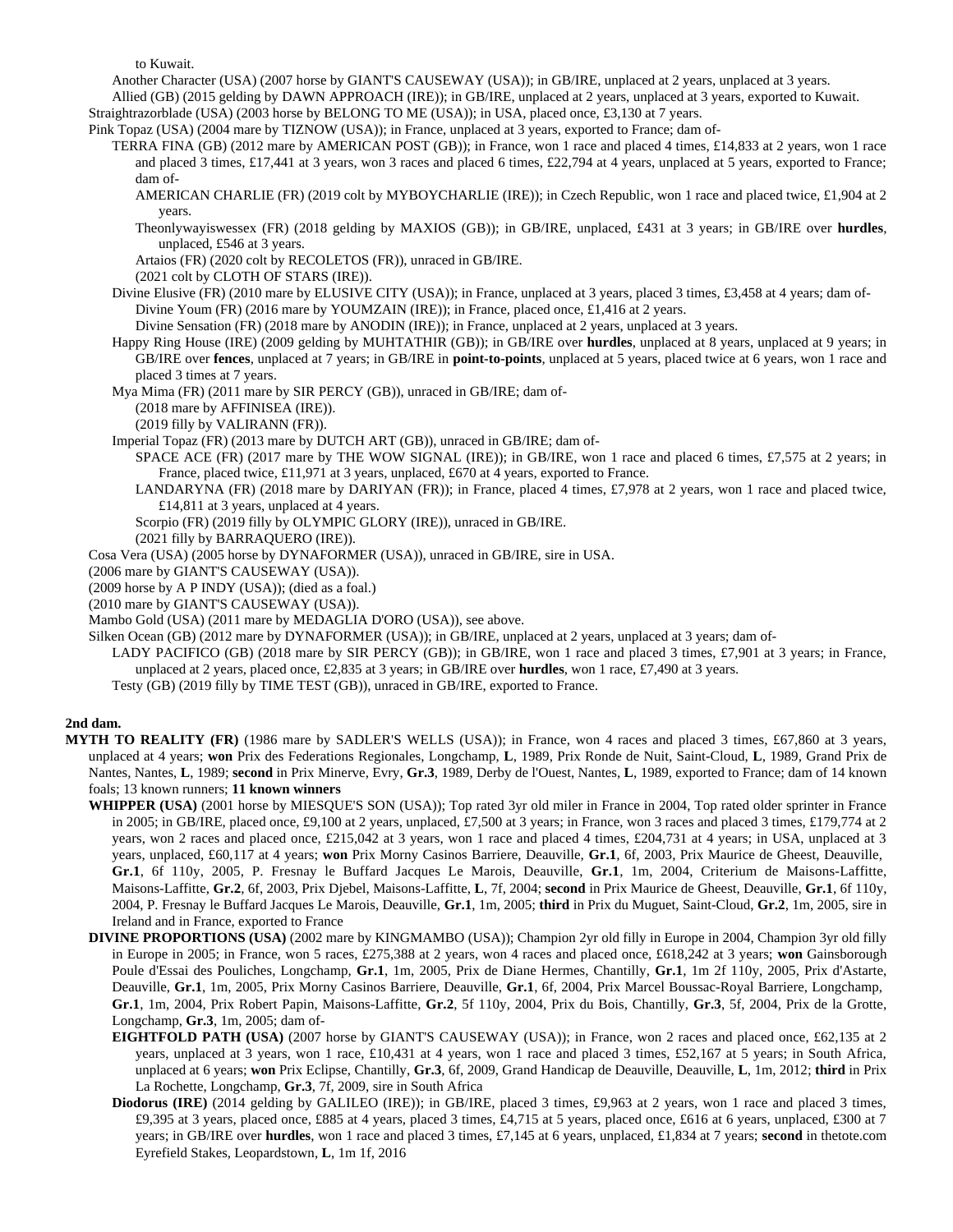**Numen (IRE)** (2017 horse by GALILEO (IRE)); in GB/IRE, won 1 race and placed once, £13,538 at 3 years; **second** in Nijinsky Stakes, Leopardstown, **L**, 1m 4f 10y, 2020, exported to Kingdom of Saudi Arabia.

DAIVIKA (USA) (2010 mare by DYNAFORMER (USA)); in France, placed once, £3,000 at 2 years, won 1 race and placed once, £14,228 at 3 years; dam of-

- DAKINI (IRE) (2018 mare by GALILEO (IRE)); in France, unplaced at 2 years, won 2 races and placed once, £20,991 at 3 years.
- DANTE'S VIEW (IRE) (2016 gelding by GALILEO (IRE)); in GB/IRE, placed 7 times, £7,362 at 3 years, unplaced, £349 at 4 years, unplaced, £300 at 5 years; in GB/IRE over **hurdles**, placed twice, £2,853 at 4 years, won 1 race, £3,770 at 5 years.

(2017 horse by GALILEO (IRE)).

Old Harrovian (GB) (2019 colt by SEA THE STARS (IRE)), unraced in GB/IRE.

- (2020 colt by ZOUSTAR (AUS)).
- (2021 colt by SAXON WARRIOR (JPN)).

MONOCEROS (USA) (2011 horse by GIANT'S CAUSEWAY (USA)); in France, placed once, £3,902 at 2 years, won 1 race and placed 4 times, £28,293 at 3 years; in USA, unplaced, £75 at 3 years.

Divine Presence (USA) (2009 mare by A P INDY (USA)); in USA, unplaced, £129 at 3 years; dam of-

- **Market King (USA)** (2016 gelding by INTO MISCHIEF (USA)); in USA, placed once, £11,826 at 2 years, won 1 race and placed twice, £106,785 at 3 years, placed twice, £12,316 at 4 years, won 3 races, £24,607 at 5 years; **third** in Rebel Stakes, Oaklawn Park, **Gr.2**, 1m 110y, 2019
- EL CAP (USA) (2014 gelding by SPEIGHTSTOWN (USA)); in GB/IRE, placed twice, £1,906 at 2 years, won 2 races and placed twice, £15,904 at 3 years; in Hong Kong, unplaced at 4 years, unplaced at 5 years, exported to Hong Kong.

KITODAN (USA) (2019 colt by POINT OF ENTRY (USA)); in USA, won 1 race and placed 3 times, £34,964 at 2 years.

Divine Inspiration (USA) (2015 mare by MEDAGLIA D'ORO (USA)); in France, unplaced at 2 years, unplaced at 3 years, exported to South Africa; dam of-

Queen of Sparta (SAF) (2019 filly by ERUPT (IRE)), unraced in GB/IRE.

(2020 colt by ERUPT (IRE)).

(2021 colt by ERUPT (IRE)).

Gondwana (USA) (2017 mare by SPEIGHTSTOWN (USA)), unraced in GB/IRE, exported to France.

Divine Balance (USA) (2018 mare by UNION RAGS (USA)); in GB/IRE, unplaced, £355 at 3 years.

(2020 filly by KARAKONTIE (JPN)).

(2021 filly by KARAKONTIE (JPN)).

Phidian (IRE) (2013 horse by GALILEO (IRE)), unraced in GB/IRE, exported to Pakistan.

Nefertiti (IRE) (2016 mare by GALILEO (IRE)), unraced in GB/IRE, exported to USA; dam of-

(2021 colt by KARAKONTIE (JPN)).

- Light of My Eyes (IRE) (2018 mare by FRANKEL (GB)); in GB/IRE, unplaced at 2 years.
- **ASSOS (USA)** (1994 gelding by ALLEGED (USA)); in France, won 1 race and placed 5 times, £29,797 at 3 years, won 3 races and placed 4 times, £46,261 at 4 years; **won** P. Louis Desboudet - Trophee Centre Est, Vichy, **L**, 1m 6f, 1998; **second** in Prix du Lys, M'-Laffitte, **Gr.3** , 1m 5f, 1997, Prix Right Royal, M'-Laffitte, **L**, 1m 7f 110y, 1998, Prix du Carrousel, M'-Laffitte, **L**, 1m 7f, 1998; **third** in G.P. Anjou Bretagne-Gen.Loire Atlantique, Chateaubriant, **L**, 1m 4f 110y, 1998, Prix de l'Avre, Saint-Cloud, **L**, 1m 4f, 1997
- **Mythical Kid (USA)** (2004 horse by LEMON DROP KID (USA)); in GB/IRE, won 1 race and placed once, £13,141 at 2 years, placed once, £3,064 at 3 years; **second** in Stan James Horris Hill Stakes, Newbury, **Gr.3**, 7f, 2006, sire in Ireland
- **Indigo Myth (USA)** (1997 gelding by KINGMAMBO (USA)); in France, won 2 races and placed 3 times, £21,709 at 3 years; in USA, won 1 race and placed once, £36,600 at 4 years, placed once, £4,644 at 5 years, won 2 races and placed twice, £16,524 at 6 years, unplaced at 7 years, unplaced, £84 at 8 years, unplaced, £195 at 9 years; **second** in Jim Murray Memorial Handicap, Hollywood Park, **L**, 1m 4f, 2001, Prix Pelleas, Saint-Cloud, **L**, 1m 2f 110y, 2000.
- SONOFOGY (USA) (1992 gelding by OGYGIAN (USA)); in USA, won 3 races and placed twice, £5,086 at 3 years, unplaced, £70 at 4 years, unplaced, £84 at 5 years.
- MAGIC SPIN (USA) (1993 mare by LORD AVIE (USA)); in USA, won 1 race, £9,716 at 3 years, won 2 races, £18,434 at 4 years; dam of-
	- **REAL DOLL (USA)** (1999 mare by KNOWN FACT (USA)); in USA, placed twice, £8,400 at 2 years, won 2 races and placed twice, £61,051 at 3 years, won 1 race and placed once, £32,624 at 4 years; **won** Adena Springs Matchmaker Stakes, Fort Erie, 5f, 2003; dam of-
		- BARBIES M (USA) (2008 mare by AFLEET ALEX (USA)); in USA, won 2 races and placed once, £34,120 at 3 years, unplaced, £187 at 4 years; dam of-
			- BAR TRICK (USA) (2014 horse by HAT TRICK (JPN)); in USA, placed twice, £7,150 at 2 years, won 1 race and placed twice, £5,514 at 3 years, won 1 race and placed 5 times, £5,899 at 4 years, won 1 race, £2,969 at 5 years.
			- Barbie's King (USA) (2016 horse by CITY ZIP (USA)); in USA, unplaced, £1,851 at 2 years, placed twice, £6,755 at 3 years, placed once, £3,624 at 4 years.

Smarty Alex (USA) (2017 horse by KARAKONTIE (JPN)); in USA, placed 4 times, £14,257 at 3 years, placed 3 times, £11,462 at 4 years.

Pass The Candy (USA) (2015 horse by TWIRLING CANDY (USA)), unraced in GB/IRE.

- COCICO (USA) (2011 horse by HENRYTHENAVIGATOR (USA)); in USA, won 1 race and placed once, £3,878 at 3 years, won 1 race and placed 7 times, £9,873 at 4 years, won 1 race, £3,503 at 5 years.
- REAL DOMINION (USA) (2013 horse by CAPE BLANCO (IRE)); in GB/IRE, placed twice, £866 at 2 years, won 2 races and placed 5 times, £30,274 at 3 years, exported to Kingdom of Saudi Arabia.
- TIRAN (USA) (2007 horse by AWESOME AGAIN (CAN)); in Russia, won 1 race, £114 at 2 years, placed 4 times, £1,468 at 3 years, placed once, £423 at 4 years, placed 3 times, £1,080 at 5 years.

Speeding Bullet (USA) (2005 horse by RED BULLET (USA)); in USA, placed once, £540 at 3 years.

Lemon Scent (USA) (2006 mare by LEMON DROP KID (USA)), unraced in GB/IRE; dam of-

(2011 mare by OLMODAVOR (USA)).

Kiss Is A Kiss (USA) (2010 mare by BROKEN VOW (USA)); in USA, unplaced at 2 years; dam of-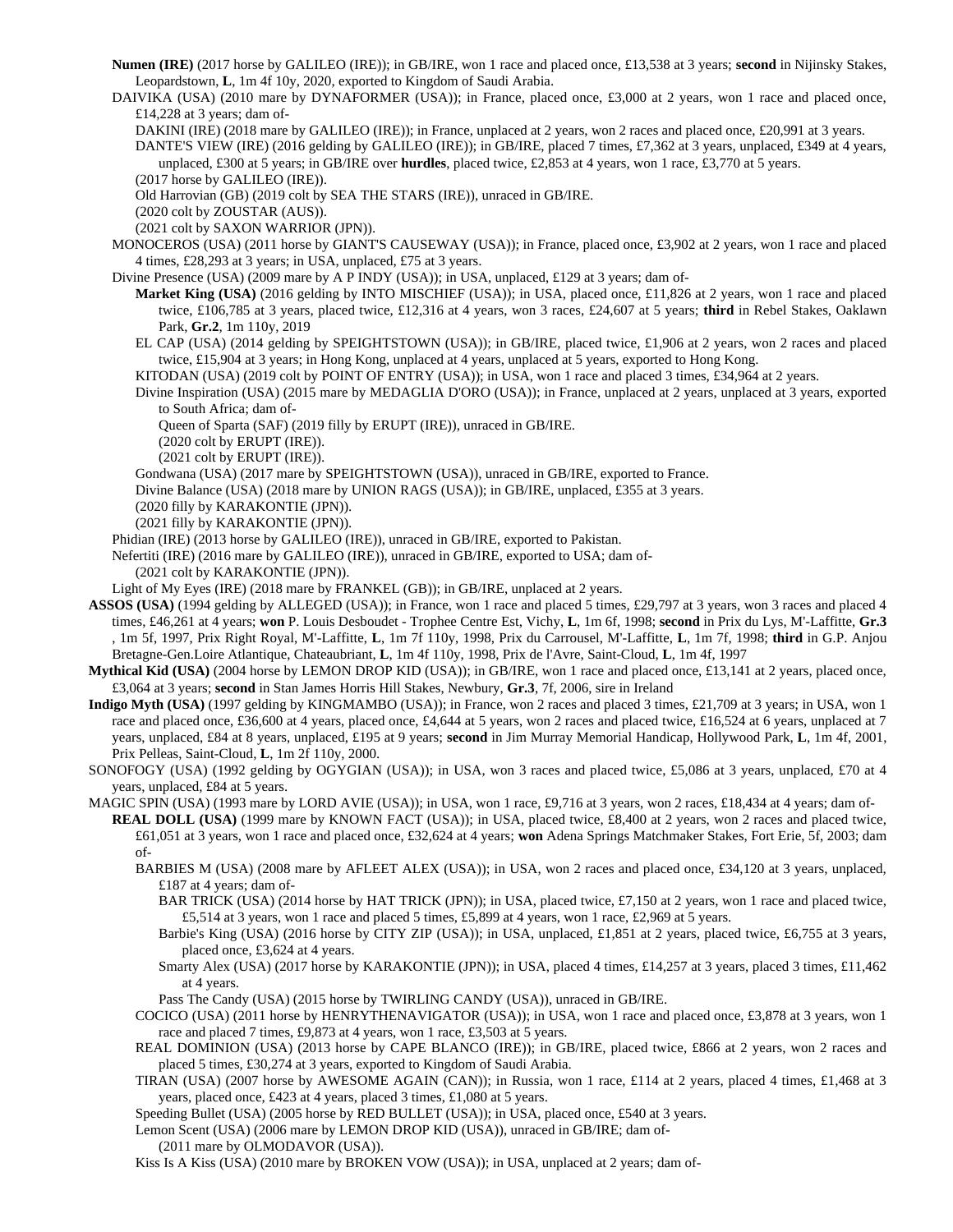- **Nice Not Nice (USA)** (2014 gelding by TWIRLING CANDY (USA)); in USA, won 2 races and placed twice, £30,107 at 2 years, won 1 race and placed once, £23,274 at 3 years, won 3 races and placed 5 times, £108,155 at 4 years, unplaced, £1,940 at 6 years; **second** in Ack Ack Stakes, Churchill Downs, **Gr.3**, 1m, 2018; **third** in Hagyard Fayette Stakes, Keeneland, **Gr.2**, 1m 1f, 2018
- **Kiss The Sky (USA)** (2019 colt by TWIRLING CANDY (USA)); in USA, won 1 race and placed twice, £117,299 at 2 years; **second** in Kentucky Downs Juvenile Mile Stakes, Kentucky Downs, 1m, 2021.

SCARY ANIMAL (USA) (2016 mare by DISCREET CAT (USA)); in USA, won 1 race and placed once, £15,237 at 3 years, unplaced, £812 at 4 years.

Gran Airspeed (USA) (2015 horse by AFLEET ALEX (USA)); in USA, placed once, £1,804 at 2 years.

Governale (USA) (2017 horse by STREET BOSS (USA)); in USA, unplaced, £902 at 3 years.

(2020 filly by MASTERY (USA)).

(2015 horse by TAPIZAR (USA)).

- SUPER GROVER (CAN) (2002 gelding by GOLD CASE (USA)); in USA, placed twice, £4,323 at 3 years, placed 4 times, £7,424 at 4 years, won 1 race and placed 3 times, £10,173 at 5 years.
- THAT MAGIC RUSH (USA) (2003 gelding by WILD RUSH (USA)); in Canada, unplaced at 5 years; in USA, placed once, £442 at 3 years, won 1 race, £808 at 4 years, placed once, £256 at 5 years.

Lucky Spin (CAN) (2001 horse by LUCKY LIONEL (USA)); (Died at 3 years.); in USA, unplaced at 2 years, placed once, £1,645 at 3 years

Prancing Doe (USA) (2004 mare by RUNNING STAG (USA)); in Canada, placed once, £772 at 3 years; dam of-

- BOSS ME (USA) (2011 mare by STREET BOSS (USA)); in USA, unplaced at 2 years, won 1 race and placed 3 times, £6,958 at 3 years, won 1 race and placed 5 times, £10,843 at 4 years, unplaced, £282 at 5 years.
- Buck Tradition (USA) (2010 horse by TOUCH GOLD (USA)); in USA, unplaced, £598 at 3 years, unplaced, £45 at 4 years, placed twice, £1,076 at 5 years.
- Silver Palette (USA) (2009 mare by NORTH LIGHT (IRE)), unraced in GB/IRE.

Le Bon Bon (USA) (2012 mare by INVASOR (ARG)); in USA, unplaced, £256 at 3 years.

Handfulofpretzels (USA) (2015 horse by QUITE A HANDFUL (USA)); in USA, unplaced, £633 at 3 years.

Quite A Tapestry (USA) (2017 mare by QUITE A HANDFUL (USA)), unraced in GB/IRE.

Contagious Giggle (USA) (2018 mare by DOWSING (JPN)), unraced in GB/IRE.

(2019 filly by VICTOR'S CRY (USA)).

- Revolutionary (GB) (2008 gelding by THUNDER GULCH (USA)); in GB/IRE, unplaced at 2 years, placed 6 times, £1,920 at 3 years; in GB/IRE over **hurdles**, unplaced at 3 years.
- Vanvidd (FR) (2011 horse by VERGLAS (IRE)); in GB/IRE, unplaced at 2 years; in France, unplaced, £1,382 at 2 years, placed once, £2,834 at 3 years, unplaced at 4 years, unplaced at 5 years; in France over jumps, unplaced at 4 years, unplaced at 5 years, exported to France.

Dancing Bird (USA) (2006 mare by LEMON DROP KID (USA)); (Died in 2012.), unraced in GB/IRE; dam of-

FRENCH EXPRESS (USA) (2011 horse by GIACOMO (USA)); in Malaysia, won 1 race and placed twice, £6,921 at 3 years, won 1 race and placed twice, £3,695 at 4 years, unplaced at 5 years.

HAVANA JUILE (CAN) (2012 mare by EINSTEIN (BRZ)); in USA, won 2 races and placed once, £13,955 at 3 years.

Positive Spin (GB) (2010 mare by DALAKHANI (IRE)), unraced in GB/IRE, exported to France; dam of-

HAKAN (GB) (2014 horse by INTENSE FOCUS (USA)); in Spain, placed once, £1,029 at 2 years, won 1 race, £4,188 at 3 years, placed twice, £2,122 at 4 years, exported to Spain.

SAN ZAFONIC (GB) (2016 horse by ZOFFANY (IRE)); in Italy, won 1 race and placed twice, £9,468 at 2 years, unplaced, £360 at 3 years, unplaced at 4 years, exported to Italy.

(2015 mare by LAWMAN (FR)).

Rotokura Bay (GB) (2018 gelding by CABLE BAY (IRE)), unraced in GB/IRE.

Scotch Mist (GB) (2019 filly by TIME TEST (GB)); in GB/IRE, unplaced, £571 at 2 years.

FIREINTHEWIND (USA) (1996 horse by ALLEGED (USA)); in Argentina, won 1 race and placed 4 times at 3 years, won 2 races at 4 years; in USA, unplaced, £411 at 5 years.

MAMA QUILLA (USA) (2009 mare by SMART STRIKE (CAN)); in GB/IRE, won 1 race and placed 3 times, £4,011 at 3 years, won 1 race and placed once, £3,550 at 4 years; dam of-

L'ENCLUME (GB) (2018 mare by GLENEAGLES (IRE)); in GB/IRE, unplaced at 3 years, won 1 race, £3,780 at 4 years.

Act of Bravery (GB) (2015 gelding by INVINCIBLE SPIRIT (IRE)); in GB/IRE, placed once, £1,232 at 3 years.

Dream To Reality (GB) (2016 mare by AUSTRALIA (GB)), unraced in GB/IRE; dam of-

(2021 filly by ZOUSTAR (AUS)).

(2019 gelding by AUSTRALIA (GB)).

(2021 filly by SAXON WARRIOR (JPN)).

MAMBO JAMBO (USA) (1995 mare by KINGMAMBO (USA)), see above.

METEORITE SUN (USA) (1998 gelding by MIESQUE'S SON (USA)); in GB/IRE, placed once, £645 at 6 years; in France, won 1 race and placed 3 times, £11,018 at 3 years, unplaced, £563 at 6 years, exported to France.

Thetartankangaroo (USA) (2008 horse by LEMON DROP KID (USA)); in GB/IRE, placed once, £619 at 2 years, unplaced at 3 years.

Anse Victorin (USA) (2003 mare by MT LIVERMORE (USA)), unraced in GB/IRE; dam of-

MONT SIGNAL (GB) (2010 gelding by PIVOTAL (GB)); in GB/IRE, unplaced at 2 years, won 1 race, £2,588 at 4 years; in Greece, won 2 races and placed twice, £3,073 at 4 years, won 1 race and placed once, £2,429 at 5 years, unplaced at 6 years, exported to Greece.

- HAPPY FRIENDSHIP (GB) (2011 gelding by EXCEED AND EXCEL (AUS)); in Hong Kong, unplaced at 3 years, won 1 race, £28,311 at 4 years, won 1 race and placed 3 times, £55,427 at 5 years, placed twice, £22,740 at 6 years, won 1 race and placed once, £51,512 at 7 years, exported to Hong Kong.
- PIRATES BAR (GB) (2014 horse by NATHANIEL (IRE)); in France, unplaced at 3 years; in Italy, unplaced at 2 years, won 2 races and placed 3 times, £11,724 at 3 years, unplaced at 5 years, exported to Italy.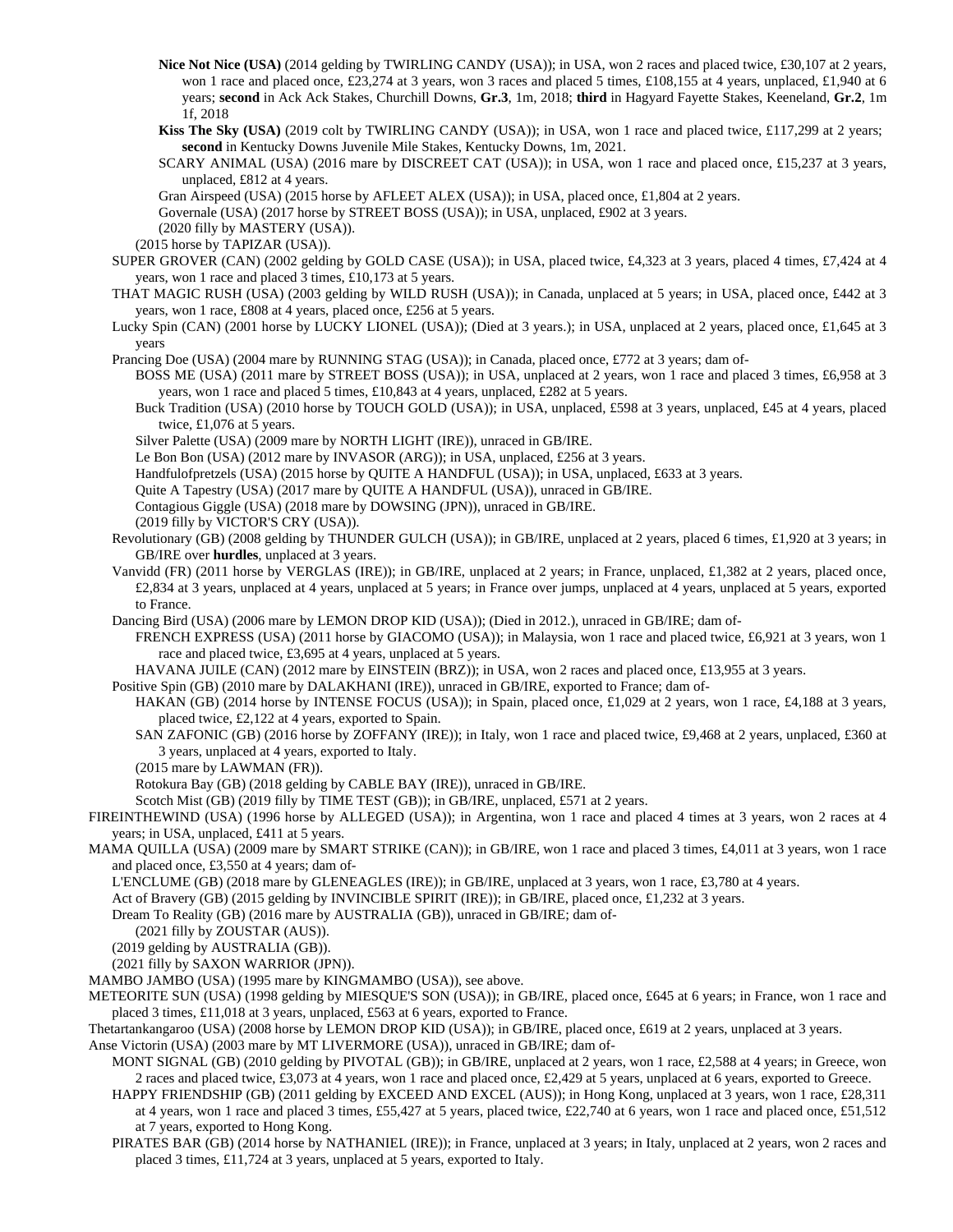Run Strong (GB) (2015 horse by RIP VAN WINKLE (IRE)); in Italy, placed once, £512 at 2 years, exported to Italy.

Surrey Spirit (GB) (2009 mare by INVINCIBLE SPIRIT (IRE)); in GB/IRE, unplaced at 2 years, exported to Morocco; dam of- (2014 mare by DUTCH ART (GB)).

(2015 gelding by EQUIANO (FR)).

Able Mate (GB) (2012 horse by SHAMARDAL (USA)); in GB/IRE, unplaced at 2 years.

(2013 horse by DUKE OF MARMALADE (IRE)).

(2016 mare by ARCHIPENKO (USA)).

Instrip (GB) (2018 horse by OUTSTRIP (GB)); in GB/IRE, unplaced at 2 years.

Folk Story (USA) (2006 horse by GONE WEST (USA)); in United Arab Emirates, unplaced at 4 years, exported to United Arab Emirates.

## **3rd dam.**

**Millieme** (1977 mare by MILL REEF (USA)); in France, placed twice, £3,741 at 2 years, placed once, £421 at 3 years, unplaced at 4 years; **second** in Prix de la Cascade, Longchamp, **L**, 1979; **fourth** in Prix des Reservoirs, Longchamp, **Gr.3**, 1979; dam of 13 known foals; 8 known runners; **7 known winners**

**MYTH TO REALITY (FR)** (1986 mare by SADLER'S WELLS (USA)), see above.

- **Casamasa (IRE)** (1996 gelding by SADLER'S WELLS (USA)); in GB/IRE, placed once, £13,200 at 4 years; in France, placed once, £1,818 at 2 years, won 1 race and placed 6 times, £33,800 at 3 years, placed once, £3,458 at 4 years, unplaced at 5 years; **second** in Sagitta Jockey Club Stakes, Newmarket, **Gr.2**, 1m 4f, 2000, Prix Vulcain, Saint-Cloud, **L**, 1m 4f, 1999; **third** in Prix du Lys, Chantilly, **Gr.3**, 1m 5f, 1999, Prix Berteux, Chantilly, **Gr.3**, 1m 7f, 1999, Prix Right Royal, Maisons-Laffitte, **L**, 1m 7f 110y, 2000, Prix Michel Houyvet, Deauville, **L**, 1m 7f, 1999, exported to France
- **Titus Groan** (1985 horse by GORYTUS (USA)); in France, won 1 race, £11,958 at 2 years; **third** in Prix des Chenes, Longchamp, **Gr.3**, 1987, sire in France, exported to France

KIRINYAGGA (1983 gelding by KINGS LAKE (USA)); in France, won 2 races, £9,502 at 3 years, exported to France.

- TORCELLO (1987 horse by PROCIDA (USA)); in GB/IRE, unplaced at 2 years, won 2 races and placed twice, £8,619 at 3 years, exported to France.
- LAST PERFORMANCE (1984 horse by STAR APPEAL); in France, won 1 race and placed once, £8,441 at 2 years, exported to France.
- MIMIQUE (GB) (1989 horse by SADLER'S WELLS (USA)); in GB/IRE, placed twice, £1,426 at 2 years, won 1 race and placed twice, £4,600 at 3 years; in United Arab Emirates, won 1 race, £1,349 at 4 years, exported to Dubai.
- Danamore (IRE) (1990 gelding by LOMOND (USA)); in GB/IRE, placed once, £209 at 3 years.

Farrh Nouriya (IRE) (1988 mare by LOMOND (USA)), unraced in GB/IRE, exported to France; dam of-

GIRASOLE (GB) (1996 horse by RISK ME (FR)); in Italy, won 1 race and placed once, £2,619 at 2 years, won 2 races and placed 4 times, £8,228 at 3 years, won 1 race and placed once, £1,924 at 4 years, placed 4 times, £1,647 at 5 years, won 1 race and placed 4 times, £1,812 at 6 years, won 1 race and placed 3 times, £1,476 at 7 years, unplaced at 8 years, exported to Italy.

SREMICA (GB) (1993 mare by RISK ME (FR)); in Slovakia, won 1 race and placed twice, £354 at 3 years, exported to Slovakia.

(1994 horse by RISK ME (FR)).

Linda (GB) (1995 mare by RISK ME (FR)); in GB/IRE, unplaced at 2 years.

The O'Malley (GB) (1997 mare by RISK ME (FR)); in GB/IRE, unplaced at 3 years, unplaced at 4 years; in GB/IRE over **hurdles**, unplaced at 4 years.

First Stampede (GB) (2000 horse by BIJOU D'INDE (GB)), unraced in GB/IRE, exported to Kuwait.

Perfect Design (GB) (2002 mare by KILLER INSTINCT (GB)); in GB/IRE, unplaced at 3 years.

Paradise Louis (IRE) (1992 mare by SADLER'S WELLS (USA)), unraced in GB/IRE, exported to USA; dam of-

ANGEL SHOT (USA) (2000 horse by DEVIL'S BAG (USA)); in Japan, won 7 races.

PAPPATACI (USA) (2004 horse by GRAND SLAM (USA)); in Japan, unplaced at 2 years, won 1 race and placed 4 times, £4,185 at 3 years, won 2 races and placed twice, £3,382 at 4 years, won 1 race and placed 3 times, £3,990 at 5 years, won 1 race and placed 3 times, £3,462 at 6 years.

LUNATIC LOVE (USA) (1997 mare by KRIS); in Japan, won 2 races and placed once, £109,060 at 3 years; dam of-

MONDNACHT (JPN) (2008 horse by DAHJEE (USA)); in Japan, placed once, £18,945 at 3 years, won 2 races, £3,446 at 4 years, won 1 race and placed twice, £2,008 at 5 years, won 1 race and placed 3 times, £1,359 at 6 years.

- LEE SAM KITE (JPN) (2007 horse by EISHIN SANDY (JPN)); in Japan, won 1 race, £38,364 at 2 years, unplaced at 3 years, unplaced at 4 years.
- Purple Eyes (JPN) (2010 horse by SOUTH VIGOROUS (USA)); in Japan, placed once, £15,018 at 2 years, placed twice, £13,999 at 3 years, placed 7 times at 4 years, unplaced at 5 years.
- Zekkocho (JPN) (2005 mare by AGNES DIGITAL (USA)); in Japan, unplaced at 3 years.

POSITIVE POSTER (USA) (1998 horse by CARSON CITY (USA)); in Japan, won 2 races and placed 3 times.

BULL LOUIS (USA) (2001 gelding by HOLY BULL (USA)); in Japan, placed 4 times, £20,589 at 3 years, won 1 race and placed twice, £10,573 at 4 years, won 1 race and placed 6 times, £88,289 at 5 years, won 1 race, £31,304 at 6 years, unplaced at 7 years.

LOUISE WELLS (IRE) (2007 mare by KING'S BEST (USA)); in Italy, placed twice, £1,485 at 2 years, won 2 races and placed 8 times, £13,579 at 3 years, exported to Italy; dam of-

**SKY CONSTELLATION (ITY)** (2016 gelding by BLU CONSTELLATION (ITY)); in Italy, placed 8 times, £9,027 at 2 years; in France over jumps, unplaced at 5 years; in Italy over jumps, won 3 races and placed once, £40,509 at 4 years, placed twice, £8,768 at 5 years; **won** Premio Giulio Berlingieri Hurdle, Milan, **L**, 1m 7f, 2019, Corsa Siepi dei 4 Anni Hurdle, Merano, **L**, 2m 1f 88y, 2020; **second** in Gran Criterium d'Autunno Il Pido Hurdle, Merano, **L**, 2m 110y, 2019; **third** in Criterium di Primavera Hurdle, Merano, **L**, 2m 1f 88y, 2020, P. A. di Soggiorno di Merano Hurdle, Merano, **L**, 2m 1f 88y, 2021

- Max And Ruby (ITY) (2012 horse by SHAWEEL (GB)); in Italy, won 1 race and placed 3 times, £6,982 at 2 years, unplaced at 3 years, placed once, £110 at 4 years; in Italy over jumps, won 2 races and placed 6 times, £13,982 at 4 years, placed twice, £2,427 at 5 years; **third** in Steeplechase di Italia M Argenton Chase, Merano, **L**, 2m 3f 110y, 2016.
- CAFFE LECCESE (ITY) (2017 horse by BLU AIR FORCE (IRE)); in Italy, won 1 race and placed once, £8,684 at 2 years, unplaced at 3 years.